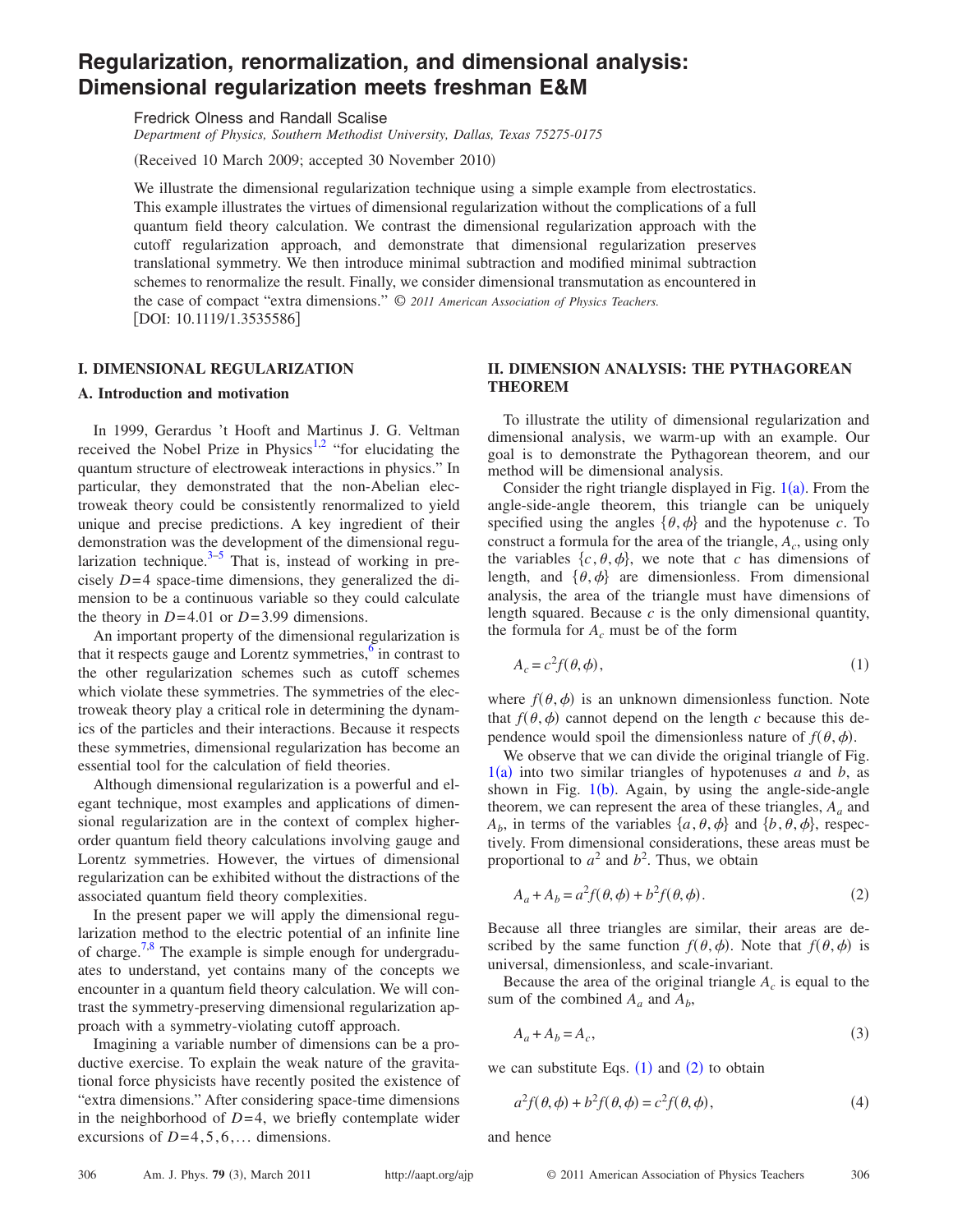<span id="page-1-0"></span>

Fig. 1. (a) A right triangle specified by the angles  $\{\theta, \phi\}$  and hypotenuse *c*. (b) The same triangular area can be described by two similar triangles of hypotenuses *a* and *b*.

$$
a^2 + b^2 = c^2,
$$
 (5)

which is the Pythagorean theorem. There are much simpler methods to prove this theorem. However, this method does illustrate the power of dimensional analysis approach.<sup>9</sup> Additionally, we gain a new perspective on the Pythagorean theorem in this proof because it is linked to area calculations.

There are instances, such as renormalizable field theory, where dimensional analysis tools are essential to making certain calculations tractable. The following example will illustrate some of these features.

# **III. AN INFINITE LINE OF CHARGE**

Consider the calculation of the electric potential *V* for the case of an infinite line of charge with constant linear charge density  $\lambda = dQ/dy$ . The contribution to the electric potential from an infinitesimal charge  $dQ$  is given by<sup>[14](#page-5-8)</sup>

$$
dV = \frac{1}{4\pi\epsilon_0} \frac{dQ}{r}.
$$
\n<sup>(6)</sup>

We choose the coordinate system (see Fig. [2](#page-1-1)) so that  $x$  specifies the perpendicular distance from the wire, *y* is the coordinate along the wire, and  $r = \sqrt{x^2 + y^2}$ . Given  $\lambda = dQ/dy$  we have  $dQ = \lambda dy$ , and we can integrate along the length of the wire to obtain

<span id="page-1-4"></span>
$$
V(x) = \frac{\lambda}{4\pi\epsilon_0} \int_{-\infty}^{+\infty} \frac{dy}{\sqrt{x^2 + y^2}} = \infty.
$$
 (7)

This integral is logarithmically divergent and we obtain an infinite result.

If we take a closer look at this integral, we will see that it is scale-invariant. That is, if we rescale the argument *x* by a constant factor  $k$  ( $x \rightarrow kx$ ), the result is invariant,

<span id="page-1-1"></span>

Fig. 2. Coordinate system for an infinite line of charge running in the *y*-direction with linear charge density  $\lambda = dQ/dy$ . We calculate the potential  $V(x)$  at a fixed perpendicular distance  $x$  from the line of charge. The distance to the element of charge  $dQ$  is  $r = \sqrt{x^2 + y^2}$ .

<span id="page-1-2"></span>
$$
V(kx) = \frac{\lambda}{4\pi\epsilon_0} \int_{-\infty}^{+\infty} dy \frac{1}{\sqrt{(kx)^2 + y^2}},
$$
 (8a)

$$
=\frac{\lambda}{4\pi\epsilon_0}\int_{-\infty}^{+\infty}d(y/k)\frac{1}{\sqrt{x^2+(y/k)^2}},\tag{8b}
$$

$$
=\frac{\lambda}{4\pi\epsilon_0}\int_{-\infty}^{+\infty} dz \frac{1}{\sqrt{x^2+z^2}} = V(x). \tag{8c}
$$

In Eq. ([8](#page-1-2)) we implemented the rescaling  $z = y/k$ . Because both *y* and *z* are dummy variables and the integration limits are infinite, the integral is unchanged. A consequence of this scale invariance is that

$$
V(x_1) = V(x_2) \tag{9}
$$

<span id="page-1-3"></span>for any  $x_1$  and  $x_2$ .

At first glance, this result appears to be a disaster because the usual purpose of the electric potential is to calculate the work *W* via the relation

$$
W/Q = \Delta V = V(x_2) - V(x_1),
$$
\n(10)

or to calculate the electric field using

$$
\vec{E} = -\vec{\nabla}V.\tag{11}
$$

Because  $V(x_2) - V(x_1) = 0$  [see Eq. ([9](#page-1-3))] our attempts to calculate the work *W* or the electric field  $\vec{E}$  are meaningless.

We now understand why it is fortunate that  $V(x)$  is infinite because infinite numbers have some unusual properties. For example, given a finite constant  $c$  we can write (schematically)  $\Leftrightarrow$  +*c*= $\infty$  which implies that  $\infty - \infty = c$ . Thus, even though  $V(x_1) = V(x_2)$ , we can still find that the difference is nonzero because these quantities are infinite:  $\delta V = V(x_2)$  $-V(x_1) \neq 0$ . The challenge is that the difference of two infinite quantities is ambiguous. That is, how can we tell if  $\infty - \infty = c_1$  or  $\infty - \infty = c_2$  is the correct physical result? The solution is that we must regularize the infinite quantities so that we can uniquely extract the difference.

## **IV. CUTOFF REGULARIZATION**

We first regularize the integral using a simple cutoff method. That is, instead of considering an infinite wire, we will calculate the potential for a finite wire of length 2*L*. In this case the potential becomes<sup>1</sup>

$$
V(x) = \frac{\lambda}{4\pi\epsilon_0} \int_{-L}^{+L} dy \frac{1}{\sqrt{x^2 + y^2}},
$$
\n(12a)

$$
=\frac{\lambda}{4\pi\epsilon_0}\ln\left(\frac{+L+\sqrt{L^2+x^2}}{-L+\sqrt{L^2+x^2}}\right).
$$
 (12b)

We observe that the result is finite and that in addition to the physical length scale  $x$ ,  $V(x)$  depends on the artificial regulator *L*. We cannot remove the regulator *L* without  $V(x)$  becoming singular, and the result for  $V(x)$  violates a symmetry of the original problem—translation invariance.

Even though  $V(x)$  depends on the artificial regulator  $L$ , we observe that all physical quantities are independent of this regulator in the limit  $L \rightarrow \infty$ . Specifically, for the electric field we have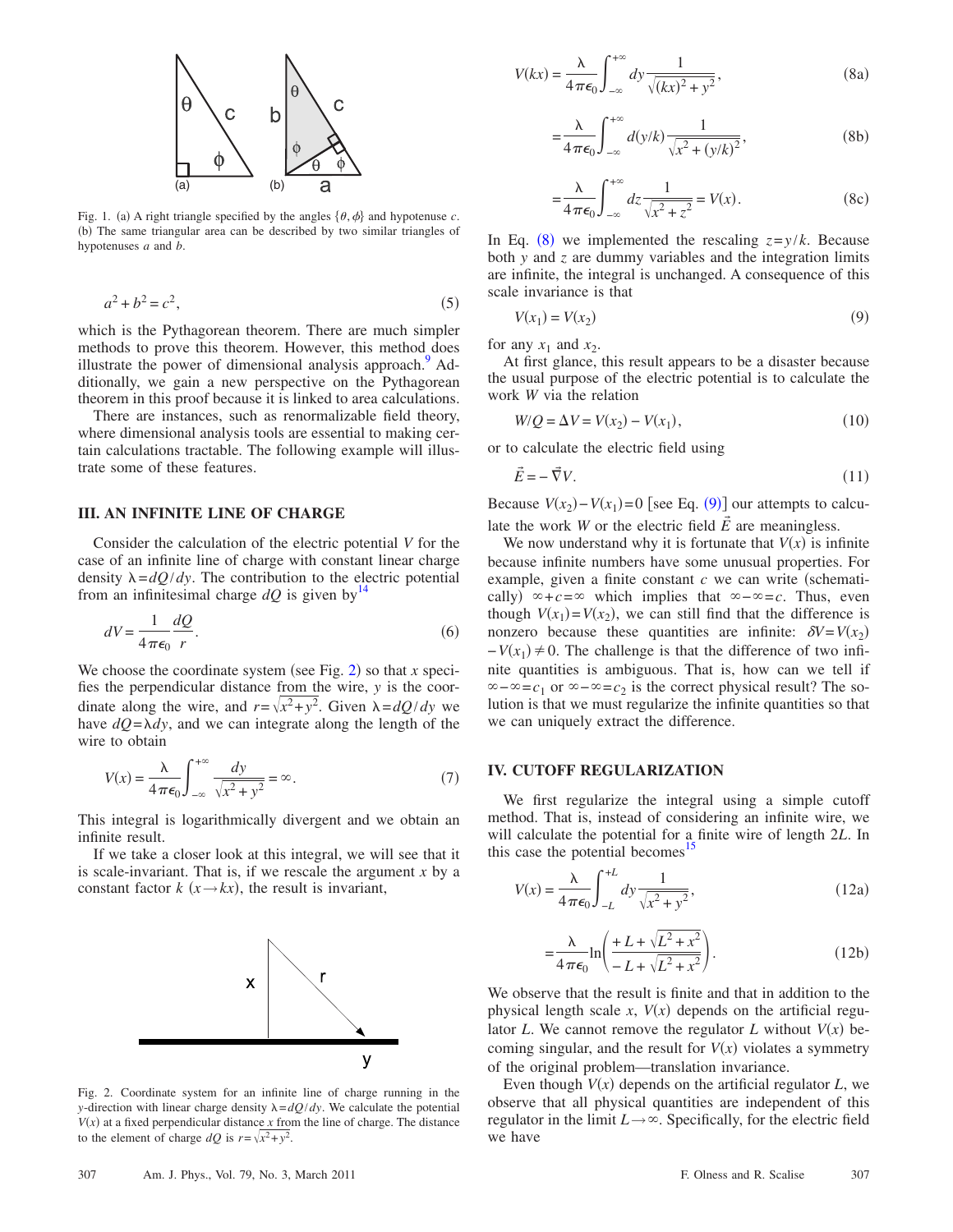<span id="page-2-0"></span>Table I. Angular integration measure  $\Omega_n$  as a function of the dimension *n*. The surface of the *n*-dimensional volume  $V_n$  is an  $(n-1)$ -dimensional manifold  $S_{n-1}$ . We recognize  $\Omega_2$  as the circumference of the unit circle,  $\Omega_3$ as the surface area of the unit sphere, and  $\Omega_4$  as the three-surface of the four-dimensional unit hypersphere. See the Appendix for details.

| $\sqrt{n}$     | $\Omega_n$         | $\Gamma(n/2)$         | Object     | $V_n$                  | Surface      | $S_{n-1}$             |
|----------------|--------------------|-----------------------|------------|------------------------|--------------|-----------------------|
| $\mathbf{1}$   | 2                  | $\sqrt{\pi}$          | Line       | 2R                     | Point        | $\overline{2}$        |
| $\overline{c}$ | $2\pi$             |                       | Disk       | $\pi R^2$              | Line         | $2\pi R$              |
| 3              | $4\pi$             | $rac{1}{2}\sqrt{\pi}$ | Three-ball | $rac{4\pi}{3}R^3$      | Two-sphere   | $4\pi R^2$            |
| $\overline{4}$ | $2\pi^2$           |                       | Four-ball  | $\frac{\pi^2}{2}R^4$   | Three-sphere | $2\pi^2R^3$           |
| 5              | $\frac{8\pi^2}{3}$ | $rac{3}{4}\sqrt{\pi}$ | Five-ball  | $\frac{8\pi^2}{15}R^5$ | Four-sphere  | $\frac{8\pi^2}{3}R^4$ |

$$
E(x) = -\frac{\partial V(x)}{\partial x} = \frac{\lambda}{2\pi\epsilon_0 x} \frac{L}{\sqrt{L^2 + x^2}},
$$
\n(13a)

$$
\frac{\lambda}{L \to \infty} \frac{2\pi\epsilon_0 x}.
$$
 (13b)

For the potential difference (proportional to the electric work W) we have

$$
\delta V = V(x_1) - V(x_2) \xrightarrow[L \to \infty]{} \frac{\lambda}{4\pi\epsilon_0} \ln \frac{x_2^2}{x_1^2}.
$$
 (14)

As we observed in Sec. II,  $\delta V$  is finite even though it is the difference of two infinite terms  $V(x_1)$  and  $V(x_2)$ . The regulator *L* unambiguously allows us to extract the finite difference  $\delta V$ , at which point the regulator can be discarded. The fact that the physical quantities  $E(x)$  and  $\delta V$  are independent of the unphysical regulator is an essential property of the regularization method. We will discuss this property further in Sec. VII.

The presence of the cutoff *L* breaks the translation symmetry of the original example. That is, for a truly infinite wire, our position in the *y*-direction is inconsequential. However, for a finite wire this is no longer the case. Specifically, if we shift our *y*-position by a constant *c* to  $y \rightarrow y' = y + c$ , we have

$$
V(x) = \frac{\lambda}{4\pi\epsilon_0} \int_{-L+c}^{+L+c} dy \frac{1}{\sqrt{x^2 + y^2}},
$$
\n(15a)

$$
=\frac{\lambda}{4\pi\epsilon_0}\ln\left(\frac{+(L+c)+\sqrt{(L+c)^2+x^2}}{-(L-c)+\sqrt{(L-c)^2+x^2}}\right).
$$
 (15b)

We have lost the translation invariance  $y \rightarrow y' = y + c$ .

Although preserving symmetries is not of paramount importance in this simple example, it is essential for certain field theory calculations. We now repeat this calculation, but instead use dimensional regularization, which will preserve the translational symmetry.

# **V. DIMENSIONAL REGULARIZATION**

The central idea of dimensional regularization is to calculate  $V(x)$  in *n*-dimensions where *n* is not necessarily an

integer.<sup>3–[5](#page-5-3)</sup> We can generalize the integration of Eq.  $(7)$  $(7)$  $(7)$  by replacing the one-dimensional integration *dy* by the general *n*-dimension result. Specifically, we make the replacement<sup>16</sup>

$$
\int_{-\infty}^{+\infty} dy = \int dV_1 \to \int dV_n = \int d\Omega_n \int_0^{+\infty} y^{n-1} dy, \qquad (16)
$$

where the angular integration measure is given by

$$
\Omega_n = \int d\Omega_n = \frac{2\pi^{n/2}}{\Gamma\left(\frac{n}{2}\right)} = \frac{n\pi^{n/2}}{\Gamma\left(\frac{n}{2} + 1\right)}.\tag{17}
$$

Here,  $\Omega_n$  is the solid-angle in *n*-dimensions, and we have used  $\Gamma(z+1) = z\Gamma(z)$  where  $\Gamma$  is the Gamma function. In the Appendix we provide an additional explanation, and verify that  $\Omega_n$  yields the expected results for integer dimensions as tabulated in Table [I.](#page-2-0)

<span id="page-2-2"></span>The generalized formula for  $V(x)$  now reads<sup>8</sup>

$$
V(x) = \frac{\lambda}{4\pi\epsilon_0} \int d\Omega_n \int_0^{+\infty} \frac{y^{n-1}}{\mu^{n-1}} \frac{dy}{\sqrt{x^2 + y^2}}.
$$
 (18)

Note that we are forced to introduce an auxiliary scale factor of  $\mu^{n-1}$ , where  $\mu$  has units of length, to ensure  $V(x)$  has the correct dimension.<sup>17</sup> We replace  $n=1-2\epsilon$  to facilitate expanding about  $n = 1$  and obtain

$$
V(x) = \frac{\lambda}{4\pi\epsilon_0} \frac{\Gamma\left(\frac{1-n}{2}\right)}{\left(\frac{x}{\mu}\sqrt{\pi}\right)^{1-n}},\tag{19a}
$$

$$
=\frac{\lambda}{4\pi\epsilon_0} \left(\frac{\mu^{2\epsilon}}{x^{2\epsilon}} \frac{\Gamma(\epsilon)}{\pi^{\epsilon}}\right).
$$
 (19b)

<span id="page-2-1"></span>We make the following observations about the dimensionally regularized result:  $V(x)$  depends on an artificial regulator  $\epsilon$  which is dimensionless, and also depends on an auxiliary scale  $\mu$  which has dimensions of length. If we remove either the regulator  $\epsilon$  or the auxiliary scale  $\mu$ , then  $V(x)$  becomes ill-defined. The dimensional regularization preserves the translation invariance of the original problem.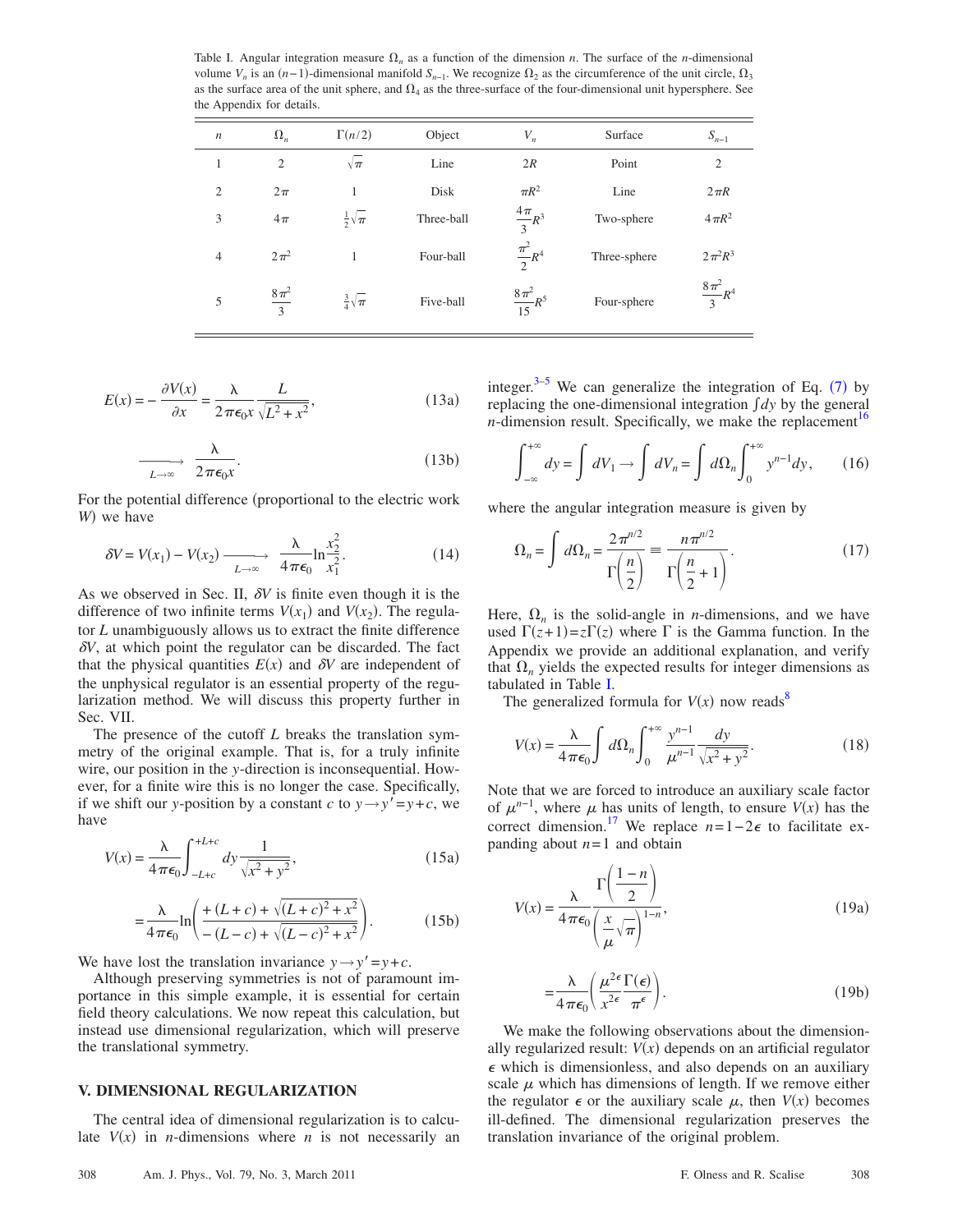It is interesting to contrast this result with the cutoff regularization method where *L* serves as both the regulator and the auxiliary scale.

For the potential difference we find

$$
\delta V = V(x_1) - V(x_2) \xrightarrow[\epsilon \to 0]{} \frac{\lambda}{4\pi\epsilon_0} \ln\left(\frac{x_2^2}{x_1^2}\right),\tag{20}
$$

and for the electric field we obtain

<span id="page-3-2"></span>
$$
E = \frac{-\partial V(x)}{\partial x} = \frac{\lambda}{4\pi\epsilon_0} \left[ \frac{2\epsilon\mu^{2\epsilon}\Gamma(\epsilon)}{\pi^{\epsilon}x^{1+2\epsilon}} \right],
$$
(21a)

$$
\xrightarrow[\epsilon \to 0]{} \frac{\lambda}{2\pi\epsilon_0} \frac{1}{x}.
$$
 (21b)

As before, we observe that all physical quantities are independent of both the regulator  $\epsilon$  and the auxiliary scale  $\mu$ .

In conclusion, we find that the problem for  $V(x)$  is solved at the expense of an artificial regulator  $\epsilon$  and an auxiliary scale  $\mu$ . We also note that the regulator  $\epsilon$  and auxiliary scale  $\mu$  are separate entities, in contrast to the cutoff regularization method where the length *L* plays both roles. Additionally, translational invariance symmetry is preserved. The fact that dimensional regularization respects symmetries makes this technique indispensable for field theory calculations involving gauge symmetries and Lorentz symmetries.

#### **VI. RENORMALIZATION**

Having demonstrated two separate methods to regularize the infinities that enter the calculation of  $V(x)$ , we now turn to renormalization.

Physical quantities such as the work  $W \approx \delta V$  and the electric field  $\vec{E} = -\vec{\nabla}V$  are derived from  $V(x)$ , but the potential itself is not a physical quantity. In particular, we can shift the potential by a constant *c*,  $V \rightarrow V + c$ , and the physical quantities will be unchanged.

To illustrate this point, we expand  $V(x)$  of Eq. ([19b](#page-2-1)) in powers of  $\epsilon$ ,

$$
V(x) = \frac{\lambda}{4\pi\epsilon_0} \left[ \frac{1}{\epsilon} + \ln\left(\frac{e^{-\gamma_E}}{\pi}\right) + \ln\left(\frac{\mu^2}{x^2}\right) + \mathcal{O}(\epsilon) \right].
$$
 (22)

Here,  $\gamma_E \approx 0.577$  216 is the Euler constant which arises from expanding the Gamma function  $\Gamma(\epsilon) \sim -\gamma_E + 1/\epsilon$ .

We now apply a minimal subtraction (MS) prescription. We have the freedom to shift  $V(x)$  by a constant, and we choose this constant to eliminate the  $1/\epsilon$  term,

$$
V_{\text{MS}}(x) = \frac{\lambda}{4\pi\epsilon_0} \left[ + \ln\left(\frac{e^{-\gamma_E}}{\pi}\right) + \ln\left(\frac{\mu^2}{x^2}\right) + \mathcal{O}(\epsilon) \right].
$$
 (23)

We can go even further and invent a modified minimal subtraction  $\overline{\text{ (MS)}}$  prescription<sup>18</sup> to eliminate the ln $(e^{-\gamma_E}/\pi)$  term as well,

$$
V_{\overline{\rm MS}}(x) = \frac{\lambda}{4\pi\epsilon_0} \left[ + \ln\left(\frac{\mu^2}{x^2}\right) + \mathcal{O}(\epsilon) \right].
$$
 (24)

After renormalization we can remove the regulator  $(\epsilon \rightarrow 0)$ , but not the auxiliary scale  $\mu$ . Recall that without an auxiliary scale to generate a dimensionless ratio  $\mu/x$ , we could not have any substantive *x*-dependence.

In addition to the  $\mu$ -dependence,  $V(x)$  depends on the renormalization scheme. However, physical observables must be independent of the auxiliary scale  $\mu$  and the particular renormalization scheme. For example, the calculated potential differences yield identical results when calculated consistently in a single renormalization scheme,

$$
V_{\rm MS}(x_1) - V_{\rm MS}(x_2) = \delta V = V_{\overline{\rm MS}}(x_1) - V_{\overline{\rm MS}}(x_2). \tag{25}
$$

Here, the results of the MS and the modified minimal subtraction (MS) are identical for physical quantities.

However, if we mix renormalization schemes inconsistently, we will obtain nonsensical results that are dependent on the choice of scheme,

$$
V_{\overline{\rm MS}}(x_1) - V_{\overline{\rm MS}}(x_2) \neq \delta V \neq V_{\overline{\rm MS}}(x_1) - V_{\overline{\rm MS}}(x_2). \tag{26}
$$

The elementary problem of the infinite line charge contains all the key concepts of dimensional regularization and renormalization that we encounter in quantum field theory radiative calculations. For example, in the radiative quantum chromodynamics (QCD) calculation of the Drell-Yan process  $(q\bar{q}_{\gamma} \rightarrow \mu^+ \mu^-)$  we encounter the infinite expression<sup>20[,21](#page-5-15)</sup>

<span id="page-3-0"></span>
$$
\frac{D(\epsilon)}{\epsilon} = \left(\frac{4\pi\mu^2}{Q^2}\right)^{\epsilon} \frac{\Gamma(1-\epsilon)}{\Gamma(1-2\epsilon)},\tag{27a}
$$

$$
\sim \frac{1}{\epsilon} - \ln\left(\frac{e^{+\gamma_E}}{4\pi}\right) + \ln\left(\frac{\mu^2}{Q^2}\right). \tag{27b}
$$

In Eq.  $(27)$  $(27)$  $(27)$ ,  $Q$  represents the characteristic energy scale and is the independent variable that is analogous to *x* in our example. Although this expression is for a four-dimensional QCD calculation, the structure of the divergent term is remarkably similar to our simple one-dimensional example. For the QCD calculation, the minimal subtraction prescription for this Drell–Yan calculation eliminates the  $1/\epsilon$  term, and the modified minimal subtraction prescription eliminates the 1/ $\epsilon$ -ln[ $e^{+\gamma_e}/(4\pi)$ ] term so that only the term ln[ $\mu^2/Q^2$ ] remains.

#### **VII. THE RENORMALIZATION GROUP EQUATION**

The fact that the physical observables are independent of the unphysical auxiliary scale  $\mu$  is a consequence of the renormalization group equation $^{22}$ 

<span id="page-3-1"></span>
$$
\mu \frac{d\sigma}{d\mu} = 0,\tag{28}
$$

where  $\sigma$  represents any physical observable. Thus, the renormalization group equation implies that the electric field *E*  $=\vec{\nabla}V$  and the work  $W = \delta V$  are also independent of the  $\mu$ scale,

$$
\mu \frac{dE}{d\mu} = 0, \quad \mu \frac{dW}{d\mu} = 0.
$$
\n(29)

These results are implicit in the final expression for the physical quantities *E* and *V*.

Although the result of Eq.  $(28)$  $(28)$  $(28)$  appears to be almost trivial, the renormalization group equation yields a very important result when applied to scattering processes involving nonperturbative hadronic particles (proton, nucleons, etc.). We can write the physical cross section  $\sigma$  as a product of a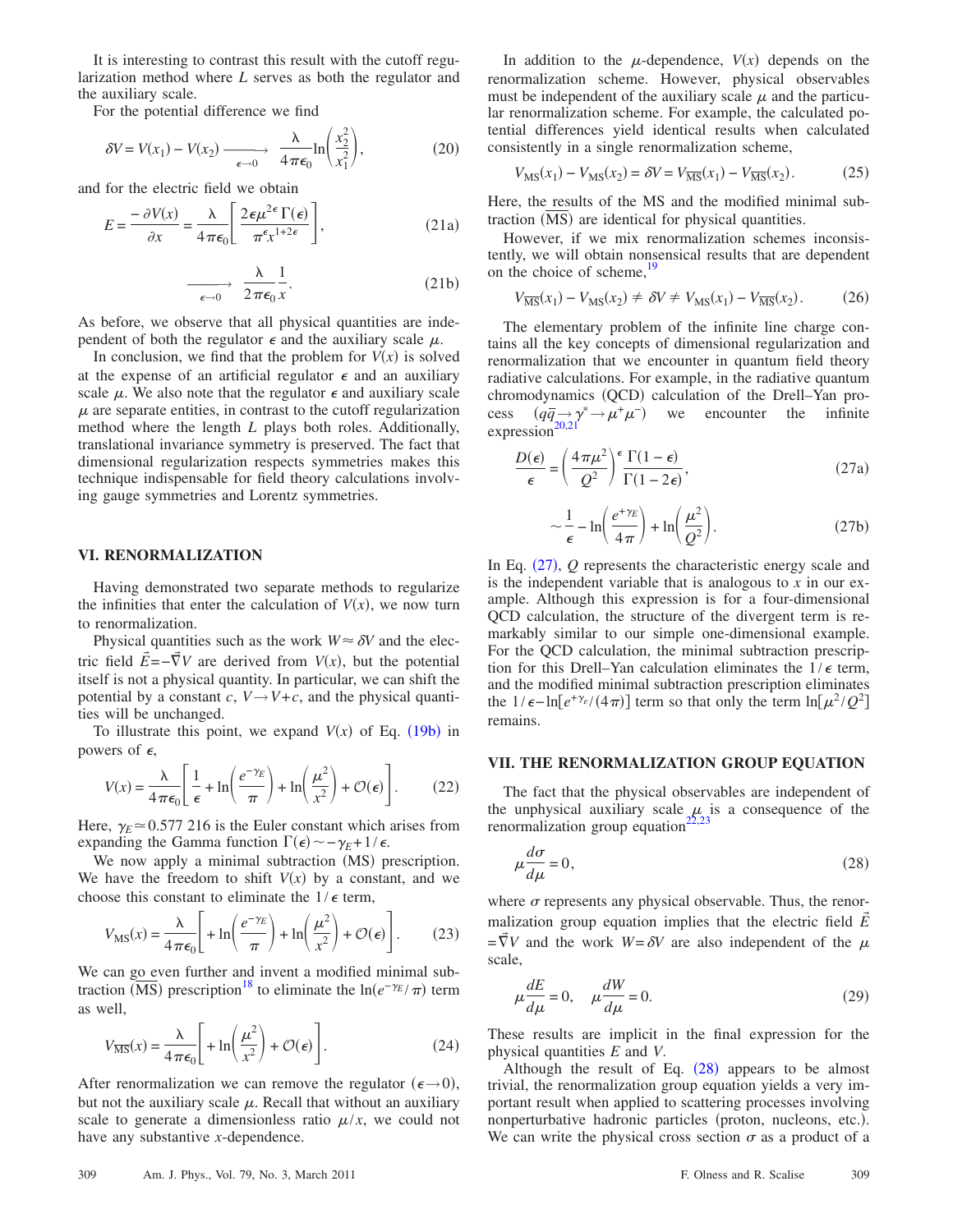nonperturbative distribution  $f$  which describes the soft (low energy) physics, and a perturbative term  $\omega$  which describes the hard (high energy) physics, $^{24}$ 

$$
\sigma = f\omega. \tag{30}
$$

We differentiate with respect to  $\ln \mu$  and apply the chain rule and find

$$
\frac{d\sigma}{d\ln\mu} = 0 = \frac{df}{d\ln\mu}\omega + f\frac{d\omega}{d\ln\mu},
$$
\n(31)

where we have used Eq.  $(28)$  $(28)$  $(28)$ . We rearrange terms and place all the  $f$  dependence on the left-hand-side and the  $\omega$  dependence on the right-hand-side,

<span id="page-4-0"></span>
$$
\frac{1}{f} \frac{df}{d \ln \mu} = -\gamma = \frac{1}{\omega} \frac{d\omega}{d \ln \mu}.
$$
\n(32)

We next introduce the separation constant  $-\gamma^{25}$  $-\gamma^{25}$  $-\gamma^{25}$  The left-hand side of Eq. ([32](#page-4-0)) depends only on the nonperturbative quantity  $f$ , and therefore, the left-hand side is (in principle) incalculable. Conversely, the right-hand side of Eq. ([32](#page-4-0)) depends only on the perturbative quantity  $\omega$ . Therefore, the right-hand side is calculable in perturbation theory. We can use this property to calculate  $-\gamma$ .

Having calculated  $-\gamma$ , we can solve Eq. ([32](#page-4-0)) for *f* to  $obtain<sup>26</sup>$ 

<span id="page-4-1"></span>
$$
f \sim \mu^{-\gamma}.\tag{33}
$$

Equation  $(33)$  $(33)$  $(33)$  is a remarkable result. Even though  $f$  is an incalculable nonperturbative quantity, we are able to find the  $\mu$ -dependence of this function. That is, the renormalization group equation has allowed us to calculate the  $\mu$ -dependence of an incalculable quantity by relating the (incalculable) nonperturbative  $df/f$  to the (calculable) perturbative  $d\omega/\omega = -\gamma$ .

## **VIII. EXTRA DIMENSIONS**

In our example we used the trick of generalizing the number of integration dimensions from an integer to a continuous parameter. Although we only let the dimension stray by  $2\epsilon$ , it is useful to consider bigger shifts as in the case of extra dimensions which have recently been hypothesized.<sup>27,[28](#page-6-6)</sup> In this section, we provide an example of a dimensional transmutation where the effective dimension  $D_{\text{eff}}$  changes from one integer to another as we probe the system at different scales.

<span id="page-4-2"></span>For example, we can generalize the *r*-dependence of the potential and electric field for the case of  $D$ -dimensions as<sup>2</sup>

$$
V(r) \sim \frac{1}{r^{D-2}}, \quad E(r) \sim \frac{1}{r^{D-1}}.
$$
 (34)

A quick check will verify that Eq.  $(34)$  $(34)$  $(34)$  reproduces the usual expressions in  $D=3$  spatial dimensions. Additionally, in three dimensions we can create charge distributions that mimic lower order spatial dimensions (see Table [II](#page-4-3)). For a (zerodimensional) point-charge in three dimensions, the electric field lines spread out on a surface of *D*−1=2 dimensions according to Gauss's law, and we observe  $E(r) \sim 1/r^2$ . Similarly, for a (one-dimensional) line charge, space is now effectively  $D=2$  dimensional, and hence the electric field lines spread out on a surface of *D*−1=1 dimension, and we observe  $E(r) \sim 1/r$ . Finally, for a (two-dimensional) sheetcharge, space is now effectively  $D=1$  dimensional, and

<span id="page-4-3"></span>Table II. Example charge configurations that illustrate  $D_{\text{eff}} = \{3, 2, 1\}$  effective dimensions.

| $D_{\rm eff}$  | E(r)                 | V(r)    | Example      |
|----------------|----------------------|---------|--------------|
| 3              | $\mathbf{r}^2$       | r       | Point charge |
| $\overline{c}$ | $\cdot$ <sup>1</sup> | $\ln r$ | Line charge  |
|                | $\cdot$ <sup>0</sup> | r       | Sheet charge |

hence the electric field lines spread out on in *D*−1=0 dimensions, and we observe  $E(r) \sim 1/r^0 = \text{const.}$ 

Figure [3](#page-4-4) displays the electric field lines for a point charge confined to one infinite dimension  $(x)$  and one finite (or compact) dimension  $(y)$  of scale  $R$ . We observe that if we examine the electric field at scales small compared to the compact dimension *R*  $(r \le R)$ , we find that the electric field lines spread out in two dimensions, and we obtain the usual twodimensional result  $E(r) \sim 1/r$ . Conversely, if we examine the electric field at distance scales large compared to the compact dimension  $R$  ( $r \ge R$ ), we find the one-dimensional result  $E(r)$  const. In this example, the effective dimension of space changes as we move from small  $(D=2)$  to large length scales  $(D=1)$ .

## **IX. CONCLUSIONS**

We have calculated the potential of an infinite line of charge using dimensional regularization. By contrasting this calculation with the conventional cutoff approach, we demonstrated that dimensional regularization respects the symmetries of the problem, namely, translational invariance. Dimensional regularization requires that we introduce a regulator  $\epsilon$  and an auxiliary length scale  $\mu$ . We then renormalized the potential to eliminate the  $1/\epsilon$  singularities. This potential was finite and independent of the regulator  $\epsilon$ , but it depended on the particular renormalization scheme and renormalization scale  $\mu$ . However, we demonstrated that all physical observables  $(E, \delta V)$  were scheme and scaleinvariant.

Because this example exhibits many of the key features of dimensional regularization as applied to quantum field theory, it provides an excellent opportunity to understand the virtues of this regularization method without the complications of gauge symmetries. As such, this example serves as an ideal pedagogical study.

<span id="page-4-4"></span>

Fig. 3. Electric field of a point charge confined in one infinite dimension  $(x)$ and one finite dimension (y) of scale *R*.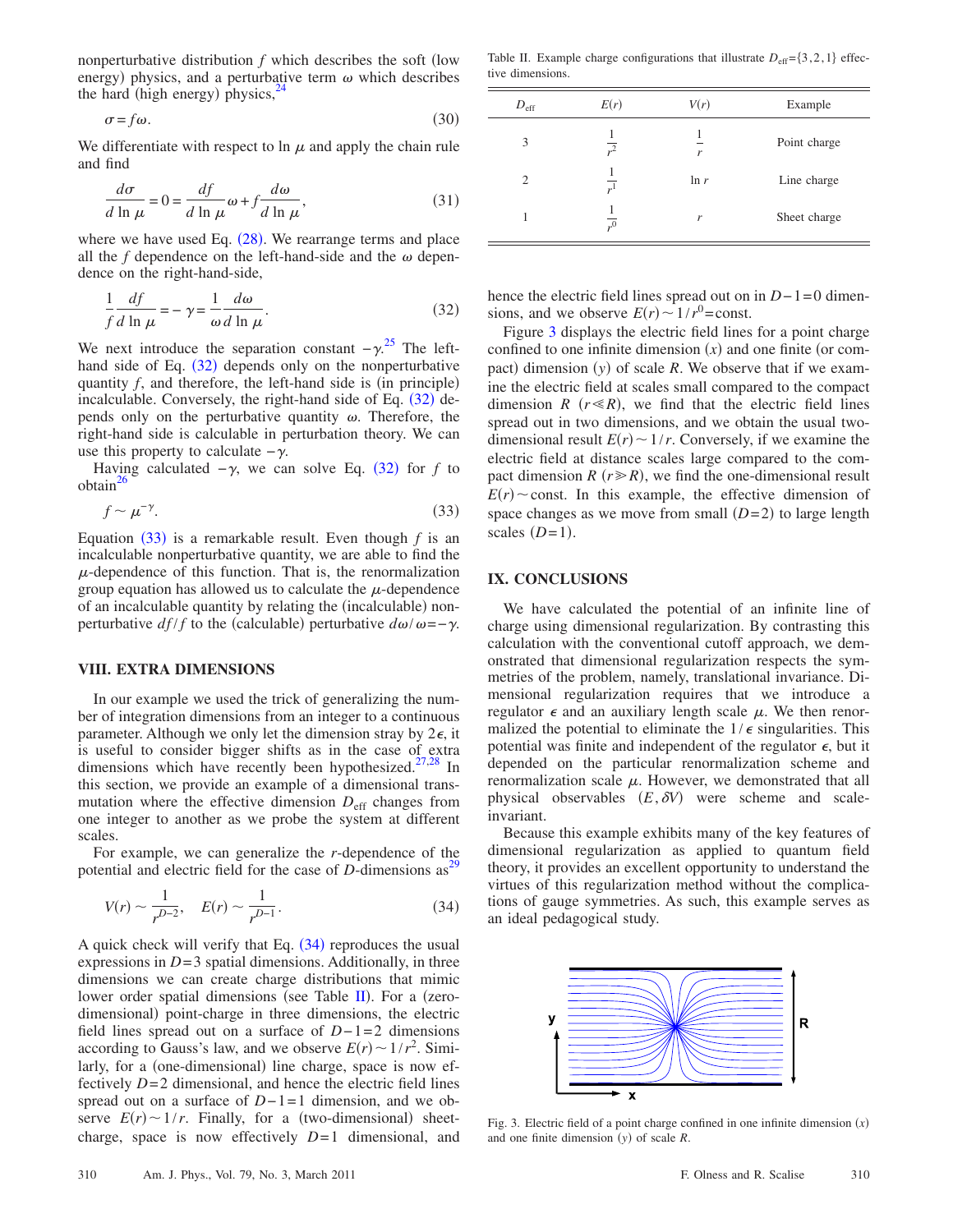#### **ACKNOWLEDGMENTS**

This work is based on lectures presented at the CTEQ Summer Schools on QCD Analysis and Phenomenology www.cteq.org. We thank Matthew Bernstein, Bryan Field, Howie Haber, Robert Jaffe, and John Ralston for valuable discussions. We also thank the reviewers for helpful suggestions. F.I.O. acknowledges the hospitality of Argonne National Laboratory and CERN where a portion of this work was performed. This work is supported by the U.S. Department of Energy under Grant No. DE-FG02-04ER41299 and the Lightner-Sams Foundation.

# **APPENDIX: VOLUME AND AREA IN ARBITRARY DIMENSIONS**

The volume  $V_3$  of a three-sphere in spherical coordinates is a product of the angular and radial integrals,

$$
V_3 = \int d\Omega_3 \int_0^R r^2 dr
$$
  
=  $\int_0^{2\pi} d\phi \int_0^{\pi} \sin \theta d\theta \int_0^R r^2 dr = \frac{4\pi}{3} R^3$ . (A1)

The angular integral  $\int \Omega_3$  is dimensionless, and the radial integral  $\int r^2 dr$  carries the dimensions.

For the two-dimensional surface area  $S_2$  we can use the  $V_3$ integral with a  $\delta$ -function  $\delta(r-R)$  to constrain us to the surface

$$
S_2 = \int d\Omega_3 \int_0^R dr r^2 \delta(r - R) = 4\pi R^2.
$$
 (A2)

<span id="page-5-16"></span>Having established the familiar three-dimensional case, we can generalize to *n*-dimensions,

$$
V_n = \int d\Omega_n \int_0^R r^{n-1} dr = \Omega_n \frac{R^n}{n},
$$
 (A3)

<span id="page-5-17"></span>and the  $(n-1)$ -dimensional surface area  $(S_{n-1})$  of the *n*-dimensional volume  $V_n$  is

$$
S_{n-1} = \int d\Omega_n \int_0^R dr r^{n-1} \delta(r - R) = \Omega_n R^{n-1}.
$$
 (A4)

With Eqs.  $(A3)$  $(A3)$  $(A3)$  and  $(A4)$  $(A4)$  $(A4)$  we have the general relation

$$
\frac{V_n}{S_{n-1}} = \frac{R}{n}.\tag{A5}
$$

<span id="page-5-18"></span>Additionally, we find

$$
\frac{dV_n}{dR} = S_{n-1}.\tag{A6}
$$

Equation ([A6](#page-5-18)) demonstrates that the derivative (or boundary) of the volume is the surface area.

Because the one-dimensional case has a subtle factor of 2, we calculate this case explicitly. We use Eq.  $(A3)$  $(A3)$  $(A3)$  to find the volume of a line to be

$$
V_1 = \int dV_1 = \int d\Omega_1 \int_0^R r^0 dr = 2R. \tag{A7}
$$

This result is not *R* but 2*R* because the one-dimensional line extends from −*R* to +*R*.

In the notation of Eq. ([7](#page-1-4)) we have (with  $R \rightarrow \infty$ )

$$
\int dV_1 = \int d\Omega_1 \int_0^{+\infty} dy = 2 \int_0^{+\infty} dy = \int_{-\infty}^{+\infty} dy.
$$
 (A8)

We can make the replacement  $\int_{-\infty}^{+\infty} dy \rightarrow \int dV_1$ , and the *n*-dimensional generalization is

$$
\int_{-\infty}^{+\infty} dy = \int dV_1 \to \int dV_n = \int d\Omega_n \int_0^{+\infty} y^{n-1} dy. \tag{A9}
$$

<span id="page-5-19"></span>Equation  $(7)$  $(7)$  $(7)$  for the potential  $V(x)$  becomes

$$
V(x) = \frac{\lambda}{4\pi\epsilon_0} \int d\Omega_n \int_0^{+\infty} y^{n-1} \frac{dy}{\sqrt{x^2 + y^2}}.
$$
 (A10)

Note that Eq.  $(A10)$  $(A10)$  $(A10)$  is not dimensionally correct because the factor  $y^{n-1}$  needs to be compensated by introducing an auxiliary scale factor as we did in Eq.  $(18)$  $(18)$  $(18)$ .

- <span id="page-5-0"></span><sup>1</sup>Gloria B. Lubkin, "Nobel Prize to 't Hooft and Veltman for putting electroweak theory on firmer foundation," Phys. Today 52 (12), 17-19  $(1999)$ . ([1](#page-5-0)999).<br><sup>2</sup> See Ref. 1 and the webpage citation for the 1999 Nobel Prize in Physics
- <span id="page-5-1"></span>at  $\langle$ nobelprize.org/ $\rangle$ .
- <span id="page-5-2"></span> $3$ Gerard 't Hooft and M. J. G. Veltman, "Regularization and renormalization of gauge fields," Nucl. Phys. B  $\frac{44}{189-213}$  (1972).
- <sup>4</sup>Gerard 't Hooft, "Dimensional regularization and the renormalization group," Nucl. Phys. B  $61, 455-468$  (1973).
- <span id="page-5-3"></span><sup>5</sup>C. G. Bollini and J. J. Giambiagi, "Dimensional renormalization: The number of dimensions as a regularizing parameter," Nuovo Cimento B **12**, 20–25 (1972).
- <span id="page-5-4"></span> ${}^{6}$ For chiral symmetries there are some subtle difficulties that must be handled carefully. In particular, the properties of the parity operator depend on the dimensionality of space-time.
- <span id="page-5-5"></span> ${}^{7}C$ . Kaufman, "An illustration from classical physics of renormalization mathematics," Am. J. Phys.  $37, 560-561$  (1969).
- <span id="page-5-6"></span><sup>8</sup>M. Hans, "An electrostatic example to illustrate dimensional regularization and renormalization group technique," Am. J. Phys. **51**, 694–698  $(1983)$ .
- <span id="page-5-7"></span>(1983).  $9<sup>9</sup>$ In Sec. V we will use dimensional analysis to demonstrate that we must introduce an auxiliary scale  $\mu$  in addition to the regulator  $\epsilon$ . For other interesting applications of scaling and dimensional analysis, see Refs.
- <span id="page-5-20"></span>[10](#page-5-20)[–13.](#page-5-21) 10Arkady B. Migdal, *Qualitative Methods in Quantum Theory* Westview Press, Boulder, CO, 2000), pp. 1-437.
- $11$  Steven Vogel, "Exposing life's limits with dimensionless numbers," Phys. Today 51 (11), 22-27 (1998)
- <sup>12</sup> Steven Vogel, *Cats' Paws and Catapults: Mechanical Worlds of Nature and People* (Norton, New York, 2000), pp. 1-384.
- <span id="page-5-21"></span><sup>13</sup> Matt A. Bernstein and William A. Friedman, *Thinking About Equations: A Practical Guide for Developing Mathematical Intuition in the Physical* Sciences and Engineering (John Wiley & Sons, New York, 2009), pp.
- <span id="page-5-8"></span> $1-258$ .<br><sup>14</sup>We will use SI units so that our results reduce to the usual undergraduate
- <span id="page-5-9"></span>textbook expressions.  $15$ For simplicity, we will calculate the potential at the midpoint of the wire. The general case is more complicated algebraically, but yields the same
- <span id="page-5-10"></span>result in the *L*→ $\infty$  limit. 16Here, *V<sub>n</sub>* with a subscript represents volume, and *V*(*x*) represents the
- <span id="page-5-11"></span>potential.<br><sup>17</sup>Because the factor  $\lambda/(4\pi\epsilon_0)$  has units of potential, the integral must be
- <span id="page-5-12"></span>dimensionless.<br><sup>18</sup>In the literature, this modified minimal subtraction scheme is commonly identified as the MS (MS-bar) scheme.
- <span id="page-5-13"></span>identified as the MS (MS-bar) scheme.<br><sup>19</sup>The reader is invited to verify that the calculation of the electric field  $\vec{E}(x)$ in a consistent renormalization scheme yields the results of Eq.  $(21b)$  $(21b)$  $(21b)$ , and
- <span id="page-5-14"></span>an inconsistent application of the schemes does not.<br><sup>20</sup>B. Potter, "Calculational techniques in perturbative QCD: The Drell-Yan process," (citeseer.ist.psu.edu/209991.html). process,"  $\langle$  citeseer.ist.psu.edu/209991.html $\rangle$ .<br><sup>21</sup> See Ref. [20,](#page-5-14) Eqs. (46) and (47).
- <span id="page-5-15"></span>